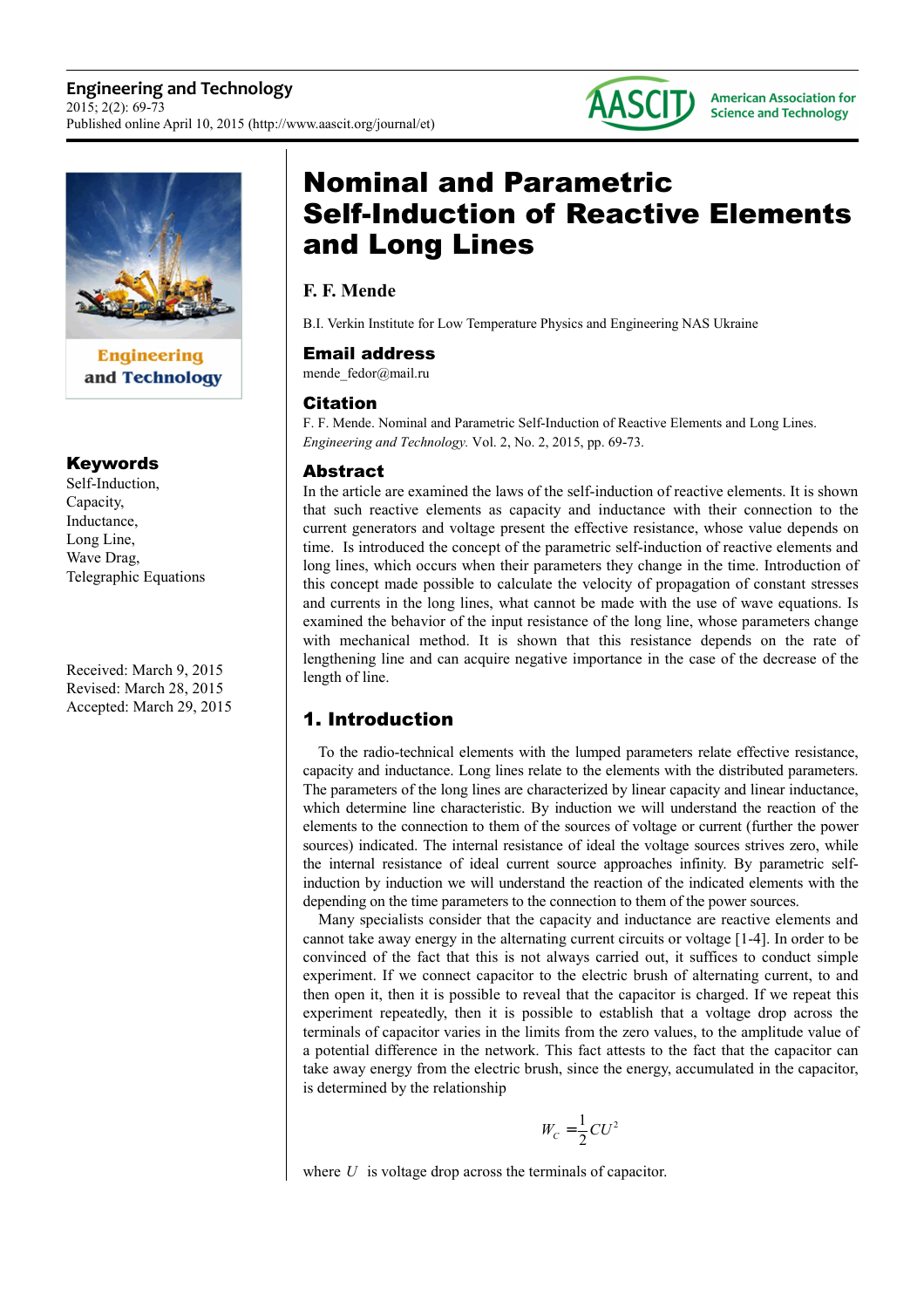To load capacitor is possible and from the source of direct current, and in this case the energy, accumulated in the capacitor, will be obtained from this source. Idea about the fact that the reactive elements cannot take away energy in the alternating current circuits, was formed for that reason, that with the examination of the properties of reactive elements in such chains are examined the periodic processes of infinite duration and the moment of turning off of reactive element from the chain is not considered.

If we charge capacitor from the source of direct current, then a voltage drop across it will be grow, and it will derive energy from the source, accumulating it similar to storage battery. In this case the capacity can be represented as the effective resistance, which depends on the time. The same relates also to the inductance, connected to the dc power supply. But capacity and inductance can return energy into the external circuit, if their value changes.

The special features of capacity and inductance indicated make it possible to solve a question about the velocity of propagation of constant stresses and currents in the long lines, what cannot be made, using telegraphic of equations.

# 2. Reactive Self-Induction of the **Capacity**

If the capacity*C* is charged to a potential difference *U* , then the charge *Q* , accumulated in it, is determined by the relationship

$$
Q_{c,U}=CU.
$$

Magnitude of the charge can change with the method of changing the potential difference with a constant capacity, or with a change in the capacity with a constant potential difference.

The strength of current, which flows through the capacity, is determined by the relationship

$$
I = \frac{dQ_{C,U}}{dt} = C\frac{\partial U}{\partial t} + U\frac{\partial C}{\partial t}
$$

Consequently, current in circuit can be obtained by two methods: changing stress on the capacity with a constant capacity or changing capacity with constant stress on it.

For the case, when the capacity  $C_0$  is constant, we obtain

$$
I = C_0 \frac{\partial U}{\partial t} \,. \tag{2.1}
$$

.

Let us connect to the capacity direct-current generator and we will support in it the direct current  $I_0$ . Then, after integrating relationship (3.1) with respect to the time, we obtain the dependence of stress on the capacity from the time.

$$
U = \frac{I_0 t}{C_0} \tag{2.2}
$$

This relationship, which connects the direct current, which flows through the capacity, and stress on it is the analog of Ohm's law. For this reason the value

$$
R = \frac{t}{C_0}
$$

plays the role of effective resistance, which depends on time. The it should be noted that obtained result is completely obvious, however, such properties of capacity, which customary to assume by reactive element they were for the first time noted in the work [3].

The power, output by current source, is determined in this case by the relationship:

$$
P(t) = \frac{I_0^2 t}{C_0}
$$
 (2.3)

the energy, accumulated by capacity in the time of , we will obtain, after integrating relationship (2.3) with respect to the time:

$$
W_C = \frac{I_0^2 t^2}{2C_0} \, .
$$

Substituting here the value of current from relationship (2.2), we obtain the dependence of the value of the accumulated in the capacity energy from the instantaneous value of stress on it:

$$
W_C=\frac{1}{2}C_0U^2.
$$

If we support at the capacity constant stress  $U_0$ , and to change capacity, then the current, which flows through it, is written down

$$
I = U_0 \frac{\partial C(t)}{\partial t} \tag{2.4}
$$

This case relates to the parametric self-induction.

This relationship, which connects the direct current, which flows through the capacity, and stress on it is the analog of Ohm's law. For this reason the value

$$
R_C = \left(\frac{\partial C(t)}{\partial t}\right)^{-1}
$$

plays the role of the effective resistance.

The power, expended in this case by source, is determined by the relationship:

$$
P = U_0^2 \frac{\partial C(t)}{\partial t}.
$$

From this relationship is evident that depending on the sign of derivative the expendable power can have different signs. When the derived positive, expended by source power proceeds with an increase in the energy, stored up in the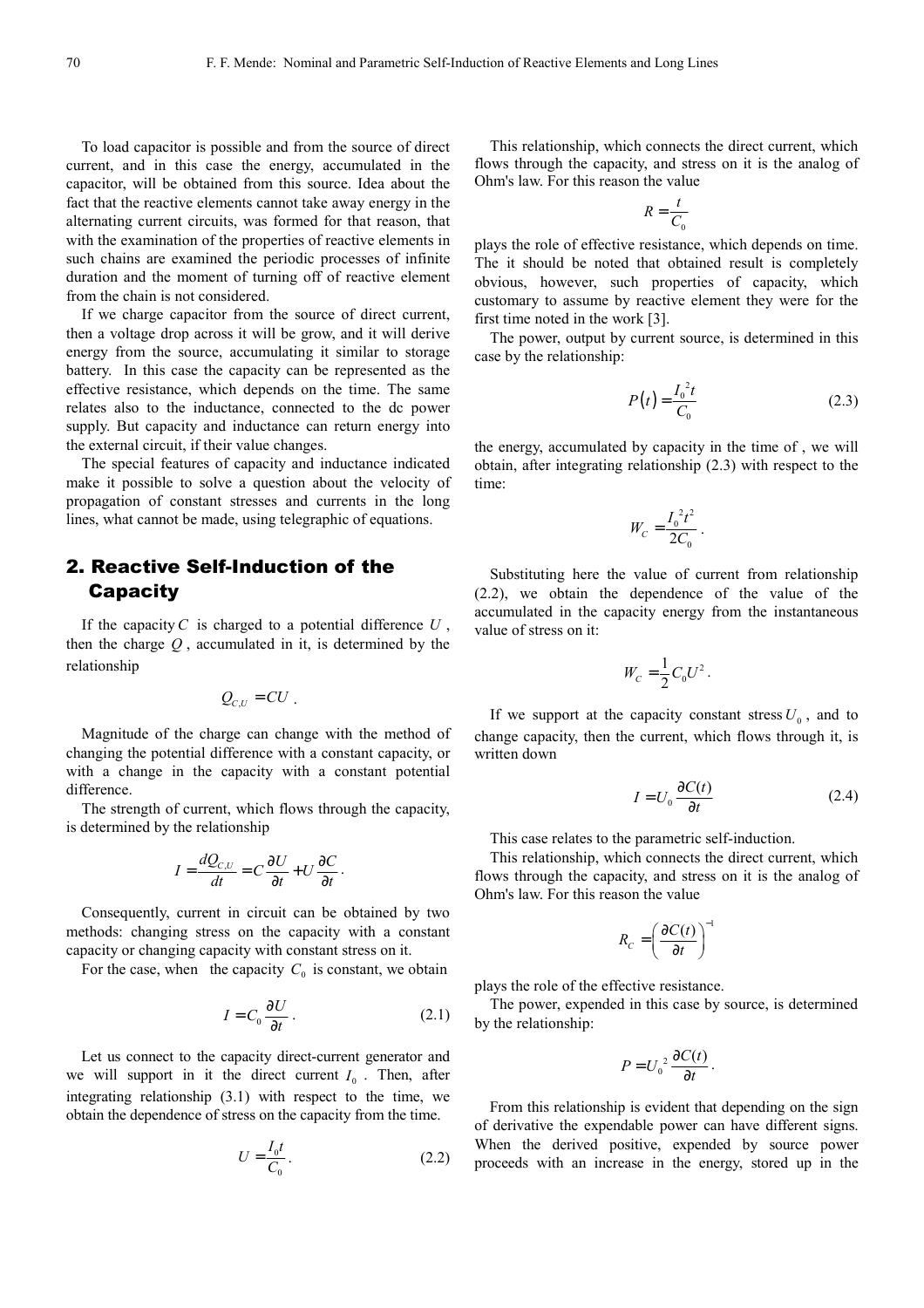capacity. If derived negative, then work carries out the external source, which ensures the decrease of capacity. The energy, spent by this source, is separated in the external circuit.

## 3. Reactive Self-Induction of the Inductance

Let us examine the processes, proceeding in the inductance. Let us introduce the concept of the flow

$$
\Phi_{L,I} = LI
$$

Stress on the inductance is equal to the derivative of the flow of current induction on the time:

$$
U = \frac{d\Phi_{L,I}}{dt} = L\frac{\partial I}{\partial t} + I\frac{\partial L}{\partial t}.
$$

Let us examine the case, when the inductance of is constant.

$$
U = L_0 \frac{\partial I}{\partial t} \,. \tag{3.1}
$$

.

Will maintain a constant voltage  $U_0$  across the inductance. Then, after integrating relationship (3.1) with respect to the time, we obtain

$$
I = \frac{U_0 t}{L_0}.
$$
\n
$$
(3.2)
$$

This relationship, which connects the direct current, which flows through the capacity, and stress on it is the analog of Ohm's law. Therefore the value

$$
R = \frac{L_0}{t}
$$

plays the role of effective resistance, which depends on time.

The power, expended in this case by source, is determined by the relationship:

$$
P(t) = \frac{U_0^2 t}{L_0}.
$$
 (3.3)

This power linearly depends on time. After integrating relationship (3.3) on the time, we will obtain the energy, accumulated in the inductance

$$
W_L = \frac{1}{2} \frac{U^2 t^2}{L}.
$$

After substituting in this relationship the value of stress from relationship (3.2), we obtain the energy, stored up in the inductance,

$$
W_{L} = \frac{1}{2} L_{0} I^{2}.
$$

If we support in the inductance the direct current  $I_0$ , and to change inductance, then the current, which flows through it, will be written down

$$
U = I_0 \frac{\partial L(t)}{\partial t} \,. \tag{3.4}
$$

This case relates to the parametric self-induction. This relationship, which connects the direct current, which flows through the capacity, and stress on it is the analog of Ohm's law. Therefore the value

$$
R = \frac{dL(t)}{dt}
$$

plays the role of the effective resistance.

The power, expended in this case by source, is determined by the relationship:

$$
P = I_0^2 \frac{\partial L(t)}{\partial t},
$$

As in the case with the capacity, effective resistance can be both the positive and negative. This means that the inductance can how derive energy from without, so also return it into the external circuits.

## 4. Propagations of Constant Voltage and Current in the Long Lines

The processes of the propagation of voltages and currents in the long lines determine the wave equations [5-12]

$$
\frac{\partial^2 U}{\partial z^2} = \frac{1}{v^2} \frac{\partial^2 U}{\partial t^2}
$$

$$
\frac{\partial^2 I}{\partial z^2} = \frac{1}{v^2} \frac{\partial^2 I}{\partial t^2}
$$

which are obtained from the telegraphic equations

$$
\frac{\partial U}{\partial z} = -L_0 \frac{\partial I}{\partial t}
$$

$$
\frac{\partial I}{\partial z} = -C_0 \frac{\partial U}{\partial t}
$$

,

where  $L_0$  and  $C_0$  linear inductance and the capacity of line.

The velocity of propagation in this line is determined by the relationship

$$
v = \frac{1}{\sqrt{L_0 C_0}}
$$

The knowledge second derivative voltages and currents is required during the solution of wave equations.

But wave equations do not give the answer to the question, as one should enter when to incoming line it is connected dc power supply. The results, obtained in two previous divisions, give answer to these questions. The processes,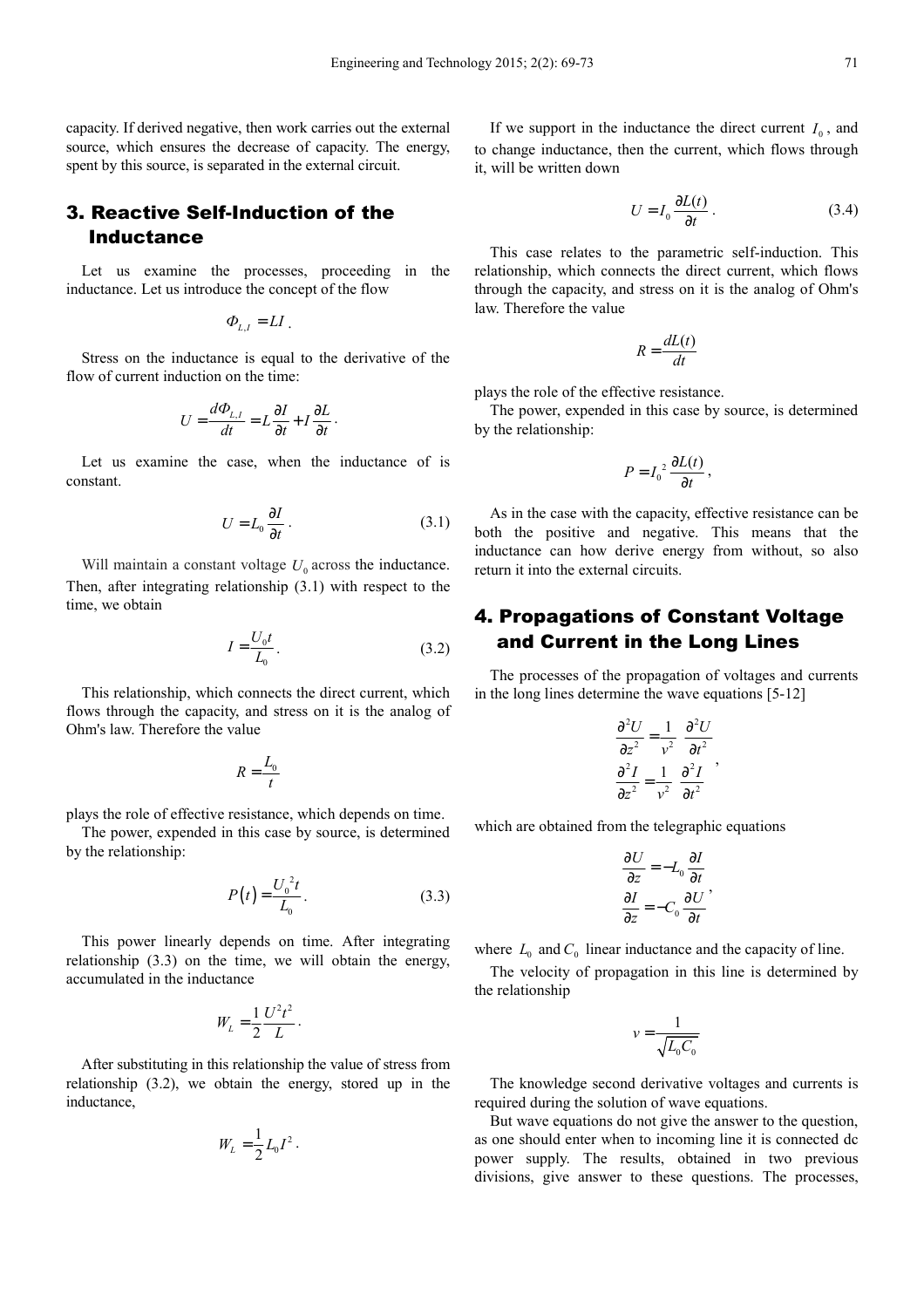examined in two previous paragraphs, concern chains with the lumped parameters, when the distribution of potential differences and currents in the elements examined can be considered uniform. However, there are chains, for example the long lines, in which the spatial distribution of voltages and currents they are not uniform.

Let us examine processes in the long line, whose capacity and inductance are the distributed parameters. We will consider that the linear capacity and the inductance of line is equal  $C_0$  and  $L_0$  respectively. If we to this line connect the dc power supply  $U_0$ , then its front will be extended in the line some by the speed  $v$ , and the moving coordinate of this front will be determined by the relationship  $z = vt$ . In this case the total quantity of the charged capacity and the value of the summary inductance, along which it flows current, calculated from the beginning lines to the location of the front of stress, will change according to the law:

$$
C(t) = zC_0 = vt C_0,
$$
  

$$
L(t) = zL_0 = vt L_0.
$$

The source of voltage  $U_0$  will in this case charge the being increased capacity of line, for which from the source to the charged line in accordance with relationship (2.4) must leak the current:

$$
I = U_0 \frac{\partial C(t)}{\partial t} = v U_0 C_0.
$$

This current there will be the leak through the conductors of line, that possess inductance. But, since the inductance of line in connection with the motion of the front of stress, also increases, in accordance with relationship (3.4), on it will be observed a voltage drop:

$$
U = I \frac{\partial L(t)}{\partial t} = IvL_0 = v^2 U_0 C_0 L_0 \tag{4.1}
$$

But a voltage drop across the conductors of line in the absolute value is equal to the stress, applied to its entrance; therefore in the last expression should be placed  $U = U_0$ . Then from relationship (4.1) we obtain

$$
v = \frac{1}{\sqrt{L_0 C_0}}.
$$

This relationship coincides with the velocity of propagation, obtained from the wave equations.

# 5. The Influence of the Rate of Lengthening the Long Line of on Its Input Resistance

Let us examine the long line, whose length can they will change with the mechanical method according to the law  $z = vt$ . Then capacity and inductance of line will change according to the law

$$
C(t) = zC_0 = vt C_0,
$$
  

$$
L(t) = zL_0 = vt L_0,
$$

where  $C_0$  and  $L_0$  linear inductance and the capacity of line.

If we to the line connect the source of voltage *U* , thus it will charge the being increased capacity of line, for which from the source into the line there will be leak the current of

$$
I = U \frac{dC(t)}{dt} = vUC_0 \tag{5.1}
$$

This current there will be the leak through the conductors of line, that possess inductance. But, since the inductance of line increases on it will be observed a drop in the voltage of

$$
U = I \frac{dL(t)}{dt} = vIL_0 = v^2 U C_0 L_0 \tag{5.2}
$$

After dividing (5.2) on (5.1), we will obtain the effective resistance of the line

$$
R(v) = vL_0 \tag{5.3}
$$

If one considers that the velocity of propagation in the line is determined by the relationship

$$
v_0 = \frac{1}{\sqrt{L_0 C_0}}\tag{5.4}
$$

the effective resistance of line p can be expressed in fractions of this of the velocity

$$
nv_0 \tag{5.5}
$$

where the coefficient *n* is less than one.

Substituting  $(5.5)$  in  $(5.3)$  and taking into account  $(5.4)$ , we obtain:

$$
R(v) = n \sqrt{\frac{L_0}{C_0}} = n Z_0,
$$

where  $Z_0$  is line characteristic.

If line is not enlarged, but it is reduced, then effective resistance becomes negative. This means that the line does not absorb energy, but returns it into the external circuits.

When line to be lengthened at the velocity greater than  $v_0$ , in this case line impedance is equally  $Z_0$ , since the pulse edge will not be able to overtake the end of the expanding line.

#### 6. Conclusion

In the article are examined the laws of the self-induction of reactive elements. It is shown that such reactive elements as capacity and inductance with their connection to the current generators and voltage present the effective resistance, whose value depends on time. Is introduced the concept of the